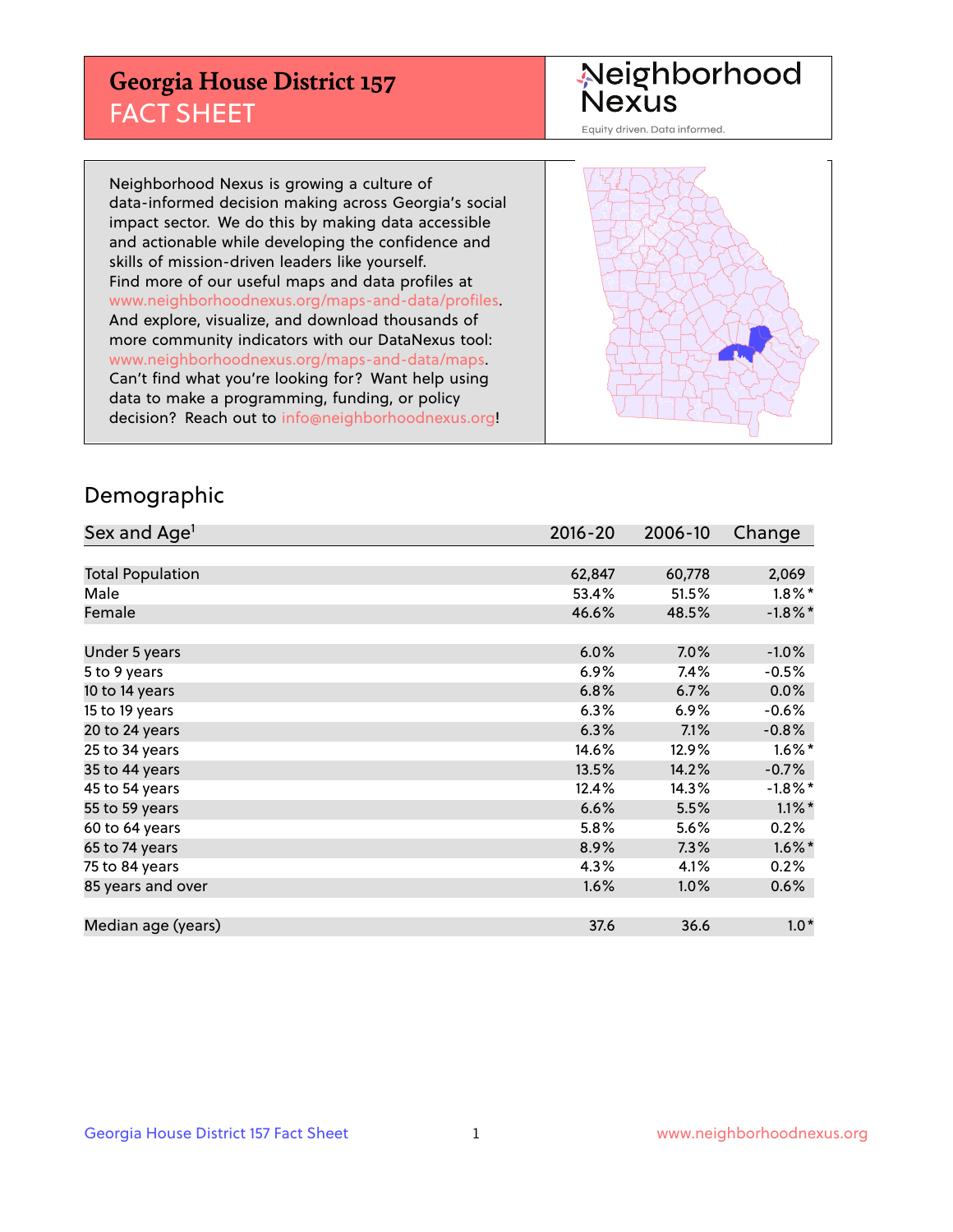## Demographic, continued...

| Race <sup>2</sup>                                            | $2016 - 20$ | 2006-10 | Change      |
|--------------------------------------------------------------|-------------|---------|-------------|
| <b>Total population</b>                                      | 62,847      | 60,778  | 2,069       |
| One race                                                     | 97.6%       | 99.6%   | $-2.0\%$ *  |
| White                                                        | 65.0%       | 67.9%   | $-2.9%$ *   |
| <b>Black or African American</b>                             | 24.6%       | 24.6%   | 0.0%        |
| American Indian and Alaska Native                            | 0.4%        | 0.2%    | 0.2%        |
| Asian                                                        | 0.3%        | 0.7%    | $-0.4%$     |
| Native Hawaiian and Other Pacific Islander                   | 0.0%        | 0.0%    | $-0.0%$     |
| Some other race                                              | 7.3%        | 6.3%    | 1.0%        |
| Two or more races                                            | 2.4%        | 0.4%    | $2.0\%$ *   |
| Race alone or in combination with other race(s) <sup>3</sup> | $2016 - 20$ | 2006-10 | Change      |
| Total population                                             | 62,847      | 60,778  | 2,069       |
| White                                                        | 67.2%       | 68.3%   | $-1.0%$     |
| <b>Black or African American</b>                             | 25.3%       | 24.9%   | 0.4%        |
| American Indian and Alaska Native                            | 0.7%        | 0.3%    | 0.4%        |
| Asian                                                        | 0.4%        | 0.7%    | $-0.3%$     |
| Native Hawaiian and Other Pacific Islander                   | 0.0%        | 0.0%    | 0.0%        |
| Some other race                                              | 8.9%        | 6.3%    | $2.6\%$ *   |
| Hispanic or Latino and Race <sup>4</sup>                     | $2016 - 20$ | 2006-10 | Change      |
| <b>Total population</b>                                      | 62,847      | 60,778  | 2,069       |
| Hispanic or Latino (of any race)                             | 11.7%       | 9.9%    | 1.7%        |
| Not Hispanic or Latino                                       | 88.3%       | 90.1%   | $-1.7%$ *   |
| White alone                                                  | 62.0%       | 64.2%   | $-2.1%$     |
| Black or African American alone                              | 24.4%       | 24.5%   | $-0.1%$     |
| American Indian and Alaska Native alone                      | 0.3%        | 0.2%    | 0.1%        |
| Asian alone                                                  | 0.3%        | 0.7%    | $-0.4%$     |
| Native Hawaiian and Other Pacific Islander alone             | 0.0%        | 0.0%    | $-0.0%$     |
| Some other race alone                                        | 0.3%        | 0.1%    | 0.2%        |
| Two or more races                                            | 0.9%        | 0.4%    | 0.5%        |
| U.S. Citizenship Status <sup>5</sup>                         | $2016 - 20$ | 2006-10 | Change      |
| Foreign-born population                                      | 3,077       | 4,001   | $-924*$     |
| Naturalized U.S. citizen                                     | 29.5%       | 11.0%   | 18.6%*      |
| Not a U.S. citizen                                           | 70.5%       | 89.0%   | $-18.6\%$ * |
|                                                              |             |         |             |
| Citizen, Voting Age Population <sup>6</sup>                  | 2016-20     | 2006-10 | Change      |
| Citizen, 18 and over population                              | 45,922      | 42,325  | $3,597*$    |
| Male                                                         | 53.0%       | 50.5%   | $2.5%$ *    |
| Female                                                       | 47.0%       | 49.5%   | $-2.5%$ *   |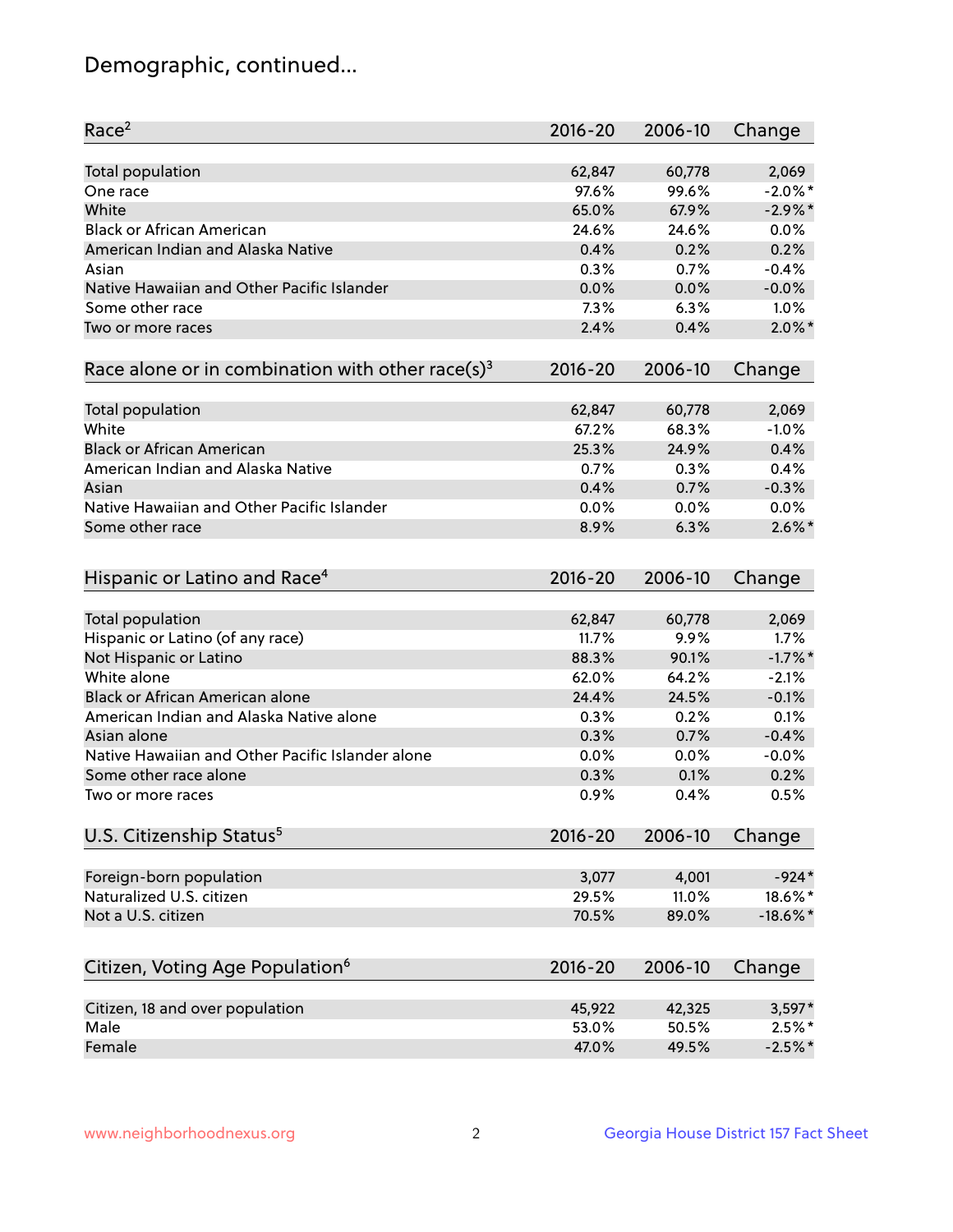#### Economic

| Income <sup>7</sup>                                 | 2016-20 | 2006-10 | Change     |
|-----------------------------------------------------|---------|---------|------------|
|                                                     |         |         |            |
| All households                                      | 21,631  | 21,746  | $-115$     |
| Less than \$10,000                                  | 10.6%   | 10.4%   | 0.2%       |
| \$10,000 to \$14,999                                | 5.6%    | 10.0%   | $-4.5%$ *  |
| \$15,000 to \$24,999                                | 14.3%   | 14.5%   | $-0.2%$    |
| \$25,000 to \$34,999                                | 11.8%   | 13.9%   | $-2.0%$    |
| \$35,000 to \$49,999                                | 16.2%   | 16.1%   | $0.1\%$    |
| \$50,000 to \$74,999                                | 16.4%   | 16.4%   | $-0.1%$    |
| \$75,000 to \$99,999                                | 9.8%    | 10.4%   | $-0.5%$    |
| \$100,000 to \$149,999                              | 11.2%   | 6.6%    | 4.6%*      |
| \$150,000 to \$199,999                              | 2.2%    | 1.1%    | 1.1%       |
| \$200,000 or more                                   | 2.0%    | 0.7%    | 1.3%       |
| Median household income (dollars)                   | 41,251  | 36,368  | 4,883*     |
| Mean household income (dollars)                     | 55,764  | 46,056  | 9,709*     |
| With earnings                                       | 71.1%   | 75.5%   | $-4.4\%$ * |
| Mean earnings (dollars)                             | 56,987  | 47,562  | $9,424*$   |
| <b>With Social Security</b>                         | 35.3%   | 30.7%   | 4.5%*      |
| Mean Social Security income (dollars)               | 17,675  | 13,386  | 4,290*     |
| With retirement income                              | 20.5%   | 15.9%   | 4.6%*      |
| Mean retirement income (dollars)                    | 21,250  | 18,441  | 2,809*     |
| With Supplemental Security Income                   | 9.5%    | 7.4%    | $2.2\%$ *  |
| Mean Supplemental Security Income (dollars)         | 8,714   | 6,592   | $2,122*$   |
| With cash public assistance income                  | 1.6%    | 0.9%    | 0.7%       |
| Mean cash public assistance income (dollars)        | 1,617   | 4,033   | $-2,416$   |
| With Food Stamp/SNAP benefits in the past 12 months | 19.9%   | 13.4%   | $6.5%$ *   |
|                                                     |         |         |            |
| Families                                            | 15,445  | 15,327  | 118        |
| Less than \$10,000                                  | 7.6%    | 6.2%    | 1.3%       |
| \$10,000 to \$14,999                                | 3.7%    | 6.2%    | $-2.5%$ *  |
| \$15,000 to \$24,999                                | 11.6%   | 12.2%   | $-0.6%$    |
| \$25,000 to \$34,999                                | 11.1%   | 14.5%   | $-3.5%$    |
| \$35,000 to \$49,999                                | 16.3%   | 17.1%   | $-0.8%$    |
| \$50,000 to \$74,999                                | 18.7%   | 19.8%   | $-1.1%$    |
| \$75,000 to \$99,999                                | 11.4%   | 13.5%   | $-2.1%$    |
| \$100,000 to \$149,999                              | 14.2%   | 8.0%    | $6.2%$ *   |
| \$150,000 to \$199,999                              | 2.9%    | 1.6%    | 1.3%       |
| \$200,000 or more                                   | 2.6%    | 0.9%    | 1.7%       |
| Median family income (dollars)                      | 49,850  | 44,725  | $5,124*$   |
| Mean family income (dollars)                        | 64,105  | 53,622  | 10,484*    |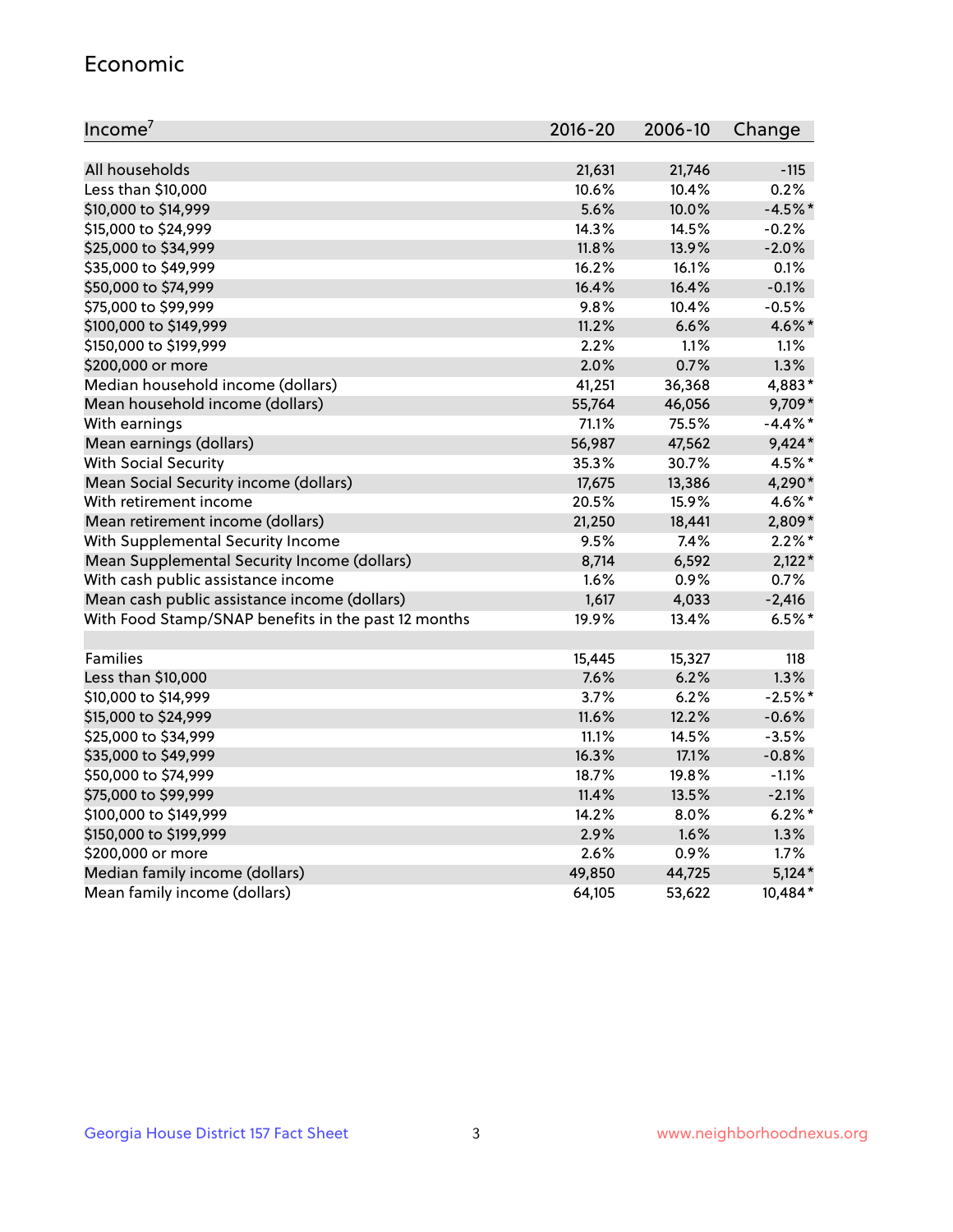## Economic, continued...

| Income, continued <sup>8</sup>                           | $2016 - 20$ | 2006-10 | Change   |
|----------------------------------------------------------|-------------|---------|----------|
|                                                          |             |         |          |
| Nonfamily households                                     | 6,187       | 6,419   | $-233$   |
| Median nonfamily income (dollars)                        | 23,400      | 18,179  | $5,221*$ |
| Mean nonfamily income (dollars)                          | 31,282      | 26,165  | $5,116*$ |
|                                                          |             |         |          |
| Median earnings for workers (dollars)                    | 27,634      | 24,165  | $3,469*$ |
| Median earnings for male full-time, year-round workers   | 39,346      | 35,496  | 3,850*   |
| (dollars)                                                |             |         |          |
| Median earnings for female full-time, year-round workers | 30,523      | 26,670  | $3,853*$ |
| (dollars)                                                |             |         |          |
|                                                          |             |         |          |
| Per capita income (dollars)                              | 19,814      | 17,344  | $2,470*$ |
|                                                          |             |         |          |
|                                                          |             |         |          |
| Families and People Below Poverty Level <sup>9</sup>     | $2016 - 20$ | 2006-10 | Change   |
|                                                          |             |         |          |
| <b>All families</b>                                      | 17.4%       | 15.5%   | 1.9%     |
| With related children under 18 years                     | 27.1%       | 23.8%   | 3.3%     |
| With related children under 5 years only                 | 31.3%       | 31.5%   | $-0.2%$  |
| Married couple families                                  | 9.3%        | 10.0%   | $-0.7%$  |
| With related children under 18 years                     | 13.2%       | 16.6%   | $-3.4%$  |
| With related children under 5 years only                 | 1.7%        | 25.2%   | $-23.5%$ |
| Families with female householder, no husband present     | 38.8%       | 37.5%   | 1.4%     |
| With related children under 18 years                     | 53.6%       | 42.0%   | 11.6%    |
| With related children under 5 years only                 | 79.6%       | 78.5%   | 1.1%     |
|                                                          |             |         |          |
| All people                                               | 21.7%       | 22.4%   | $-0.8%$  |
| Under 18 years                                           | 30.2%       | 32.0%   | $-1.8%$  |
| Related children under 18 years                          | 29.8%       | 31.8%   | $-2.0%$  |
| Related children under 5 years                           | 37.1%       | 43.0%   | $-5.9%$  |
| Related children 5 to 17 years                           | 27.3%       | 27.3%   | $-0.0%$  |
| 18 years and over                                        | 18.6%       | 19.1%   | $-0.5%$  |
| 18 to 64 years                                           | 19.1%       | 19.8%   | $-0.7%$  |
| 65 years and over                                        | 16.7%       | 15.5%   | 1.3%     |
| People in families                                       | 18.7%       | 20.4%   | $-1.6%$  |
| Unrelated individuals 15 years and over                  | 37.4%       | 34.4%   | 3.0%     |
|                                                          |             |         |          |
| Non-Hispanic white people                                | 18.6%       | 16.4%   | 2.2%     |
| Black or African-American people                         | 26.3%       | 32.4%   | $-6.1%$  |
| Asian people                                             | 0.0%        | 11.5%   | $-11.5%$ |
| Hispanic or Latino people                                | 30.5%       | 38.7%   | $-8.2%$  |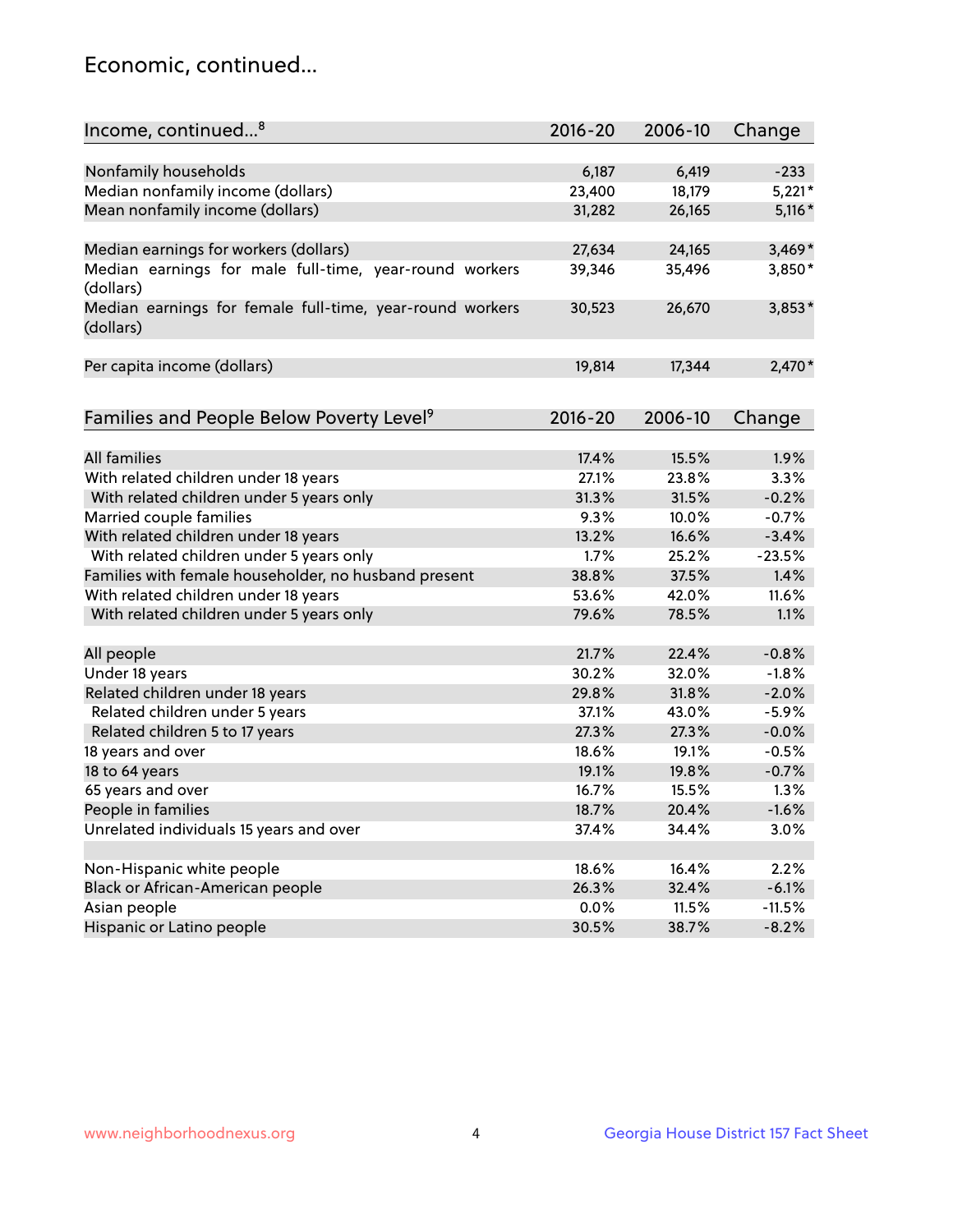## Employment

| Employment Status <sup>10</sup>                                             | $2016 - 20$ | 2006-10        | Change     |
|-----------------------------------------------------------------------------|-------------|----------------|------------|
|                                                                             |             |                |            |
| Population 16 years and over<br>In labor force                              | 49,512      | 47,244         | $2,269*$   |
| Civilian labor force                                                        | 49.5%       | 55.3%          | $-5.8\%$ * |
|                                                                             | 49.2%       | 55.0%          | $-5.8\%$ * |
| Employed                                                                    | 46.4%       | 51.3%          | $-4.8\%$ * |
| Unemployed                                                                  | 2.8%        | 3.8%           | $-1.0%$    |
| <b>Armed Forces</b>                                                         | 0.2%        | 0.3%           | $-0.0%$    |
| Not in labor force                                                          | 50.5%       | 44.7%          | $5.8\%$ *  |
| Civilian labor force                                                        | 24,382      | 25,996         | $-1,614$   |
| <b>Unemployment Rate</b>                                                    | 5.7%        | 6.8%           | $-1.1%$    |
|                                                                             |             |                |            |
| Females 16 years and over                                                   | 23,196      | 22,996         | 200        |
| In labor force                                                              | 50.6%       | 48.6%          | 2.0%       |
| Civilian labor force                                                        | 50.6%       | 48.5%          | 2.1%       |
| Employed                                                                    | 47.4%       | 45.5%          | 1.9%       |
|                                                                             |             |                | $-728$     |
| Own children of the householder under 6 years                               | 3,992       | 4,720<br>55.2% |            |
| All parents in family in labor force                                        | 60.7%       |                | 5.4%       |
| Own children of the householder 6 to 17 years                               | 9,417       | 9,322          | 95         |
| All parents in family in labor force                                        | 68.3%       | 58.3%          | 10.0%*     |
|                                                                             |             |                |            |
| Industry <sup>11</sup>                                                      | $2016 - 20$ | 2006-10        | Change     |
|                                                                             |             |                |            |
| Civilian employed population 16 years and over                              | 22,992      | 24,216         | $-1,224$   |
| Agriculture, forestry, fishing and hunting, and mining                      | 8.2%        | 8.9%           | $-0.7%$    |
| Construction                                                                | 8.7%        | 10.0%          | $-1.3%$    |
| Manufacturing                                                               | 12.9%       | 15.7%          | $-2.8\%$ * |
| Wholesale trade                                                             | 2.7%        | 2.8%           | $-0.1%$    |
| Retail trade                                                                | 10.9%       | 10.3%          | 0.5%       |
| Transportation and warehousing, and utilities                               | 8.0%        | 7.3%           | 0.6%       |
| Information                                                                 | 0.9%        | 1.5%           | $-0.6%$    |
| Finance and insurance, and real estate and rental and leasing               | 2.2%        | 4.2%           | $-2.0\%$   |
| Professional, scientific, and management, and administrative                | 6.5%        | 4.6%           | $1.9\%$ *  |
| and waste management services                                               |             |                |            |
| Educational services, and health care and social assistance                 | 19.3%       | 16.8%          | $2.5%$ *   |
| Arts, entertainment, and recreation, and accommodation and<br>food services | 7.6%        | 4.5%           | $3.0\%$ *  |
| Other services, except public administration                                | 3.9%        | 4.5%           | $-0.6%$    |
| Public administration                                                       | 8.4%        | 8.9%           | $-0.5%$    |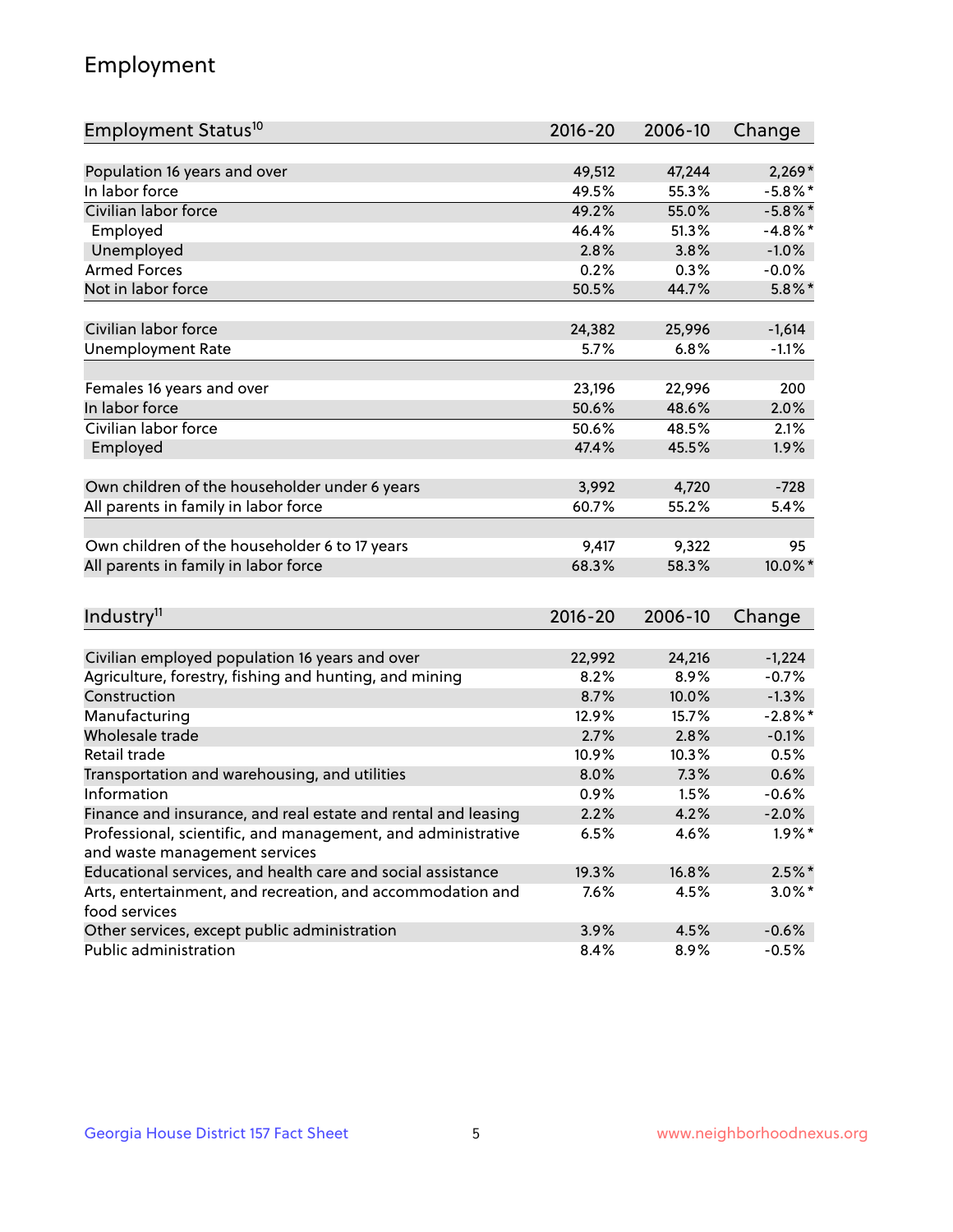## Employment, continued...

| Occupation <sup>12</sup>                                                    | $2016 - 20$ | 2006-10 | Change    |
|-----------------------------------------------------------------------------|-------------|---------|-----------|
| Civilian employed population 16 years and over                              | 22,992      |         |           |
|                                                                             |             | 24,216  | $-1,224$  |
| Management, business, science, and arts occupations                         | 28.1%       | 25.0%   | $3.2\%$ * |
| Service occupations                                                         | 16.1%       | 14.7%   | 1.5%      |
| Sales and office occupations                                                | 18.0%       | 20.3%   | $-2.3%$   |
| Natural<br>and<br>resources,<br>construction,<br>maintenance<br>occupations | 15.7%       | 20.1%   | $-4.5%$ * |
| Production, transportation, and material moving occupations                 | 22.0%       | 19.9%   | 2.2%      |
| Class of Worker <sup>13</sup>                                               | $2016 - 20$ | 2006-10 | Change    |
| Civilian employed population 16 years and over                              | 22,992      | 24,216  | $-1,224$  |
| Private wage and salary workers                                             | 74.4%       | 72.9%   | 1.5%      |
|                                                                             |             |         |           |
| Government workers                                                          | 20.6%       | 19.2%   | 1.4%      |
| Self-employed in own not incorporated business workers                      | 4.9%        | 7.3%    | $-2.3%$   |
| Unpaid family workers                                                       | 0.1%        | 0.6%    | $-0.5%$   |
| Job Flows <sup>14</sup>                                                     | 2019        | 2010    | Change    |
|                                                                             |             |         |           |
| Total Jobs in district                                                      | 19,290      | 19,616  | $-326$    |
| Held by residents of district                                               | 47.5%       | 50.9%   | $-3.4%$   |
| Held by non-residents of district                                           | 52.5%       | 49.1%   | 3.4%      |
| Jobs by Industry Sector <sup>15</sup>                                       | 2019        | 2010    | Change    |
|                                                                             |             |         |           |
| Total Jobs in district                                                      | 19,290      | 19,616  | $-326$    |
| <b>Goods Producing sectors</b>                                              | 26.5%       | 25.1%   | 1.4%      |
| Trade, Transportation, and Utilities sectors                                | 24.9%       | 24.6%   | 0.3%      |
| All Other Services sectors                                                  | 48.6%       | 50.3%   | $-1.7%$   |
| Total Jobs in district held by district residents                           | 9,163       | 9,988   | $-825$    |
| <b>Goods Producing sectors</b>                                              | 29.0%       | 27.5%   | 1.5%      |
| Trade, Transportation, and Utilities sectors                                | 20.9%       | 19.6%   | 1.3%      |
| All Other Services sectors                                                  | 50.1%       | 52.9%   | $-2.8%$   |
|                                                                             |             |         |           |
| Jobs by Earnings <sup>16</sup>                                              | 2019        | 2010    | Change    |
|                                                                             |             |         |           |
| Total Jobs in district                                                      | 19,290      | 19,616  | $-326$    |
| Jobs with earnings \$1250/month or less                                     | 23.8%       | 27.4%   | $-3.5%$   |
| Jobs with earnings \$1251/month to \$3333/month                             | 42.8%       | 49.9%   | $-7.1%$   |
| Jobs with earnings greater than \$3333/month                                | 33.4%       | 22.7%   | 10.6%     |
| Total Jobs in district held by district residents                           | 9,163       | 9,988   | $-825$    |
| Jobs with earnings \$1250/month or less                                     | 24.8%       | 29.0%   | $-4.2%$   |
| Jobs with earnings \$1251/month to \$3333/month                             | 44.2%       | 49.4%   | $-5.2%$   |
| Jobs with earnings greater than \$3333/month                                | 31.0%       | 21.6%   | 9.4%      |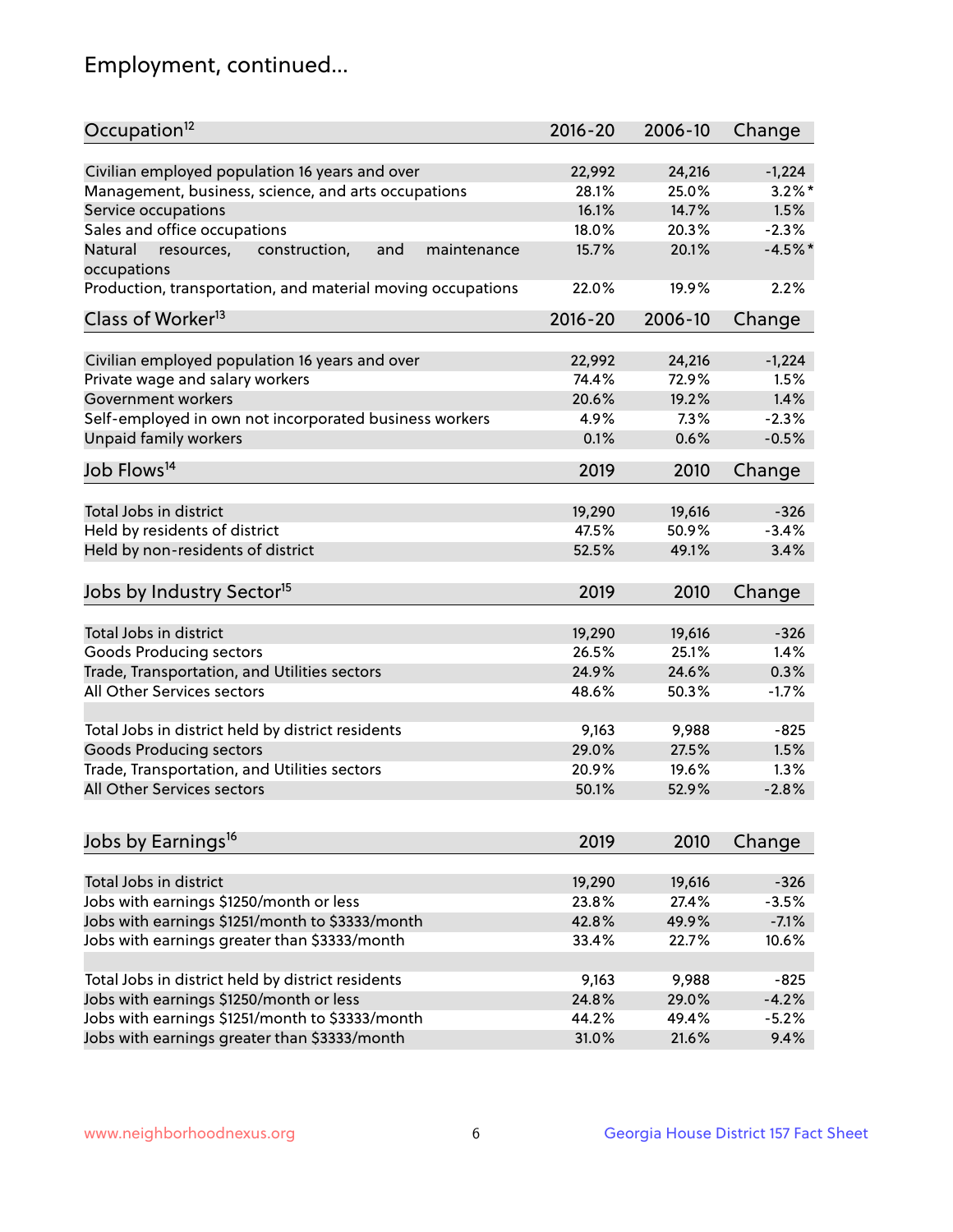## Employment, continued...

| 2019   | 2010   | Change  |
|--------|--------|---------|
|        |        |         |
| 19,290 | 19,616 | $-326$  |
| 22.1%  | 22.1%  | 0.1%    |
| 53.6%  | 58.2%  | $-4.5%$ |
| 24.2%  | 19.8%  | 4.4%    |
|        |        |         |
| 9,163  | 9.988  | -825    |
| 20.7%  | 20.5%  | 0.2%    |
| 53.2%  | 58.7%  | $-5.4%$ |
| 26.0%  | 20.8%  | 5.2%    |
|        |        |         |

#### Education

| School Enrollment <sup>18</sup>                | $2016 - 20$ | 2006-10 | Change     |
|------------------------------------------------|-------------|---------|------------|
|                                                |             |         |            |
| Population 3 years and over enrolled in school | 14,885      | 14,608  | 277        |
| Nursery school, preschool                      | 6.3%        | $8.0\%$ | $-1.7%$    |
| Kindergarten                                   | 5.7%        | 5.5%    | 0.2%       |
| Elementary school (grades 1-8)                 | 46.3%       | 47.1%   | $-0.7%$    |
| High school (grades 9-12)                      | 27.8%       | 23.5%   | $4.3\%$ *  |
| College or graduate school                     | 13.8%       | 15.9%   | $-2.1%$    |
| Educational Attainment <sup>19</sup>           | $2016 - 20$ | 2006-10 | Change     |
|                                                |             |         |            |
| Population 25 years and over                   | 42,625      | 39,501  | $3,123*$   |
| Less than 9th grade                            | 7.5%        | $9.9\%$ | $-2.4%$    |
| 9th to 12th grade, no diploma                  | 15.4%       | 15.5%   | $-0.1%$    |
| High school graduate (includes equivalency)    | 38.3%       | 42.7%   | $-4.4\%$ * |
| Some college, no degree                        | 18.7%       | 15.5%   | $3.2\%$ *  |
| Associate's degree                             | 7.4%        | 4.9%    | $2.6\%$ *  |
| Bachelor's degree                              | 6.9%        | 7.1%    | $-0.2%$    |
| Graduate or professional degree                | 5.8%        | 4.5%    | $1.3\%$    |
|                                                |             |         |            |
| Percent high school graduate or higher         | 77.0%       | 74.6%   | 2.4%       |
| Percent bachelor's degree or higher            | 12.7%       | 11.6%   | 1.1%       |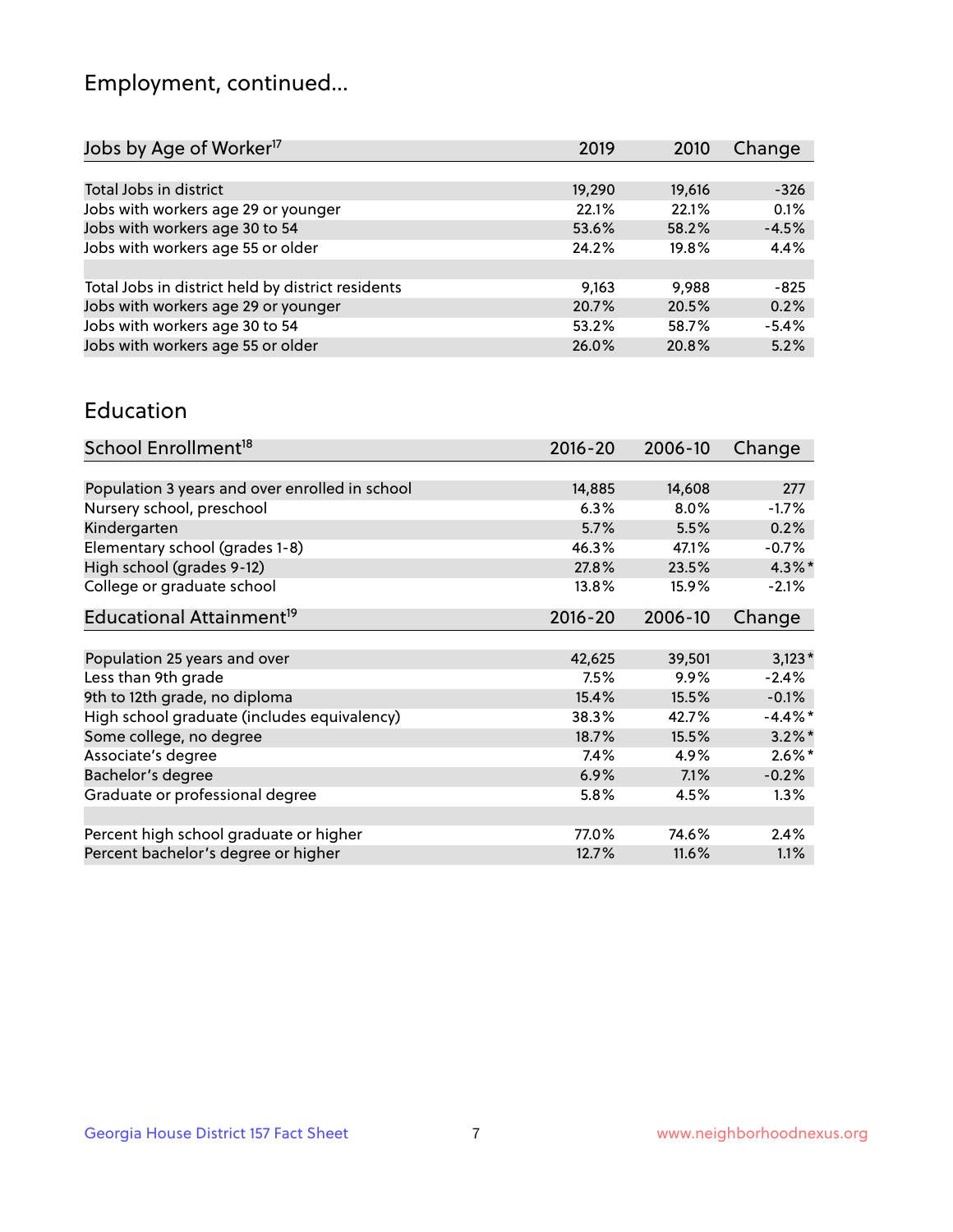## Housing

| Households by Type <sup>20</sup>                     | $2016 - 20$     | 2006-10         | Change          |
|------------------------------------------------------|-----------------|-----------------|-----------------|
|                                                      |                 |                 |                 |
| <b>Total households</b>                              | 21,631          | 21,746          | $-115$          |
| Family households (families)                         | 71.4%           | 70.5%           | 0.9%            |
| With own children under 18 years                     | 28.9%           | 31.5%           | $-2.6%$         |
| Married-couple family                                | 47.9%           | 50.6%           | $-2.7%$         |
| With own children of the householder under 18 years  | 17.4%           | 20.4%           | $-3.0\%$ *      |
| Male householder, no wife present, family            | 5.0%            | 6.0%            | $-1.0%$         |
| With own children of the householder under 18 years  | 3.5%            | 2.6%            | 0.8%            |
| Female householder, no husband present, family       | 18.5%           | 13.9%           | 4.6%*           |
| With own children of the householder under 18 years  | 8.0%            | 8.5%            | $-0.5%$         |
| Nonfamily households                                 | 28.6%           | 29.5%           | $-0.9%$         |
| Householder living alone                             | 24.8%           | 25.7%           | $-0.9%$         |
| 65 years and over                                    | 11.7%           | 10.5%           | 1.2%            |
|                                                      |                 |                 |                 |
| Households with one or more people under 18 years    | 35.7%           | 36.1%           | $-0.3%$         |
| Households with one or more people 65 years and over | 31.0%           | 25.5%           | $5.5\%$ *       |
|                                                      |                 |                 |                 |
| Average household size                               | 2.57            | 2.64            | $-0.07*$        |
| Average family size                                  | 3.04            | 3.18            | $-0.14$         |
|                                                      |                 |                 |                 |
| Housing Occupancy <sup>21</sup>                      | 2016-20         | 2006-10         | Change          |
|                                                      |                 |                 |                 |
| Total housing units                                  | 26,729          | 25,847          | 882             |
| Occupied housing units                               | 80.9%           | 84.1%           | $-3.2\%$ *      |
| Vacant housing units                                 | 19.1%           | 15.9%           | $3.2\%$ *       |
|                                                      |                 |                 |                 |
| Homeowner vacancy rate                               | 1.0             | 0.6             | 0.4             |
| Rental vacancy rate                                  |                 |                 |                 |
|                                                      | 5.1             | 3.9             | 1.2             |
|                                                      |                 |                 |                 |
|                                                      | $2016 - 20$     | 2006-10         |                 |
| Units in Structure <sup>22</sup>                     |                 |                 | Change          |
|                                                      |                 |                 |                 |
| Total housing units<br>1-unit, detached              | 26,729<br>57.5% | 25,847<br>59.9% | 882<br>$-2.5%$  |
|                                                      |                 |                 |                 |
| 1-unit, attached<br>2 units                          | 0.6%            | 1.2%            | $-0.6%$         |
|                                                      | 4.4%            | 2.8%            | 1.6%            |
| 3 or 4 units<br>5 to 9 units                         | 1.6%<br>1.4%    | 2.0%<br>1.1%    | $-0.4%$<br>0.3% |
| 10 to 19 units                                       |                 |                 | 0.0%            |
| 20 or more units                                     | 0.4%<br>0.6%    | 0.4%<br>0.2%    | 0.4%            |
| Mobile home                                          | 33.2%           | 32.4%           | 0.8%            |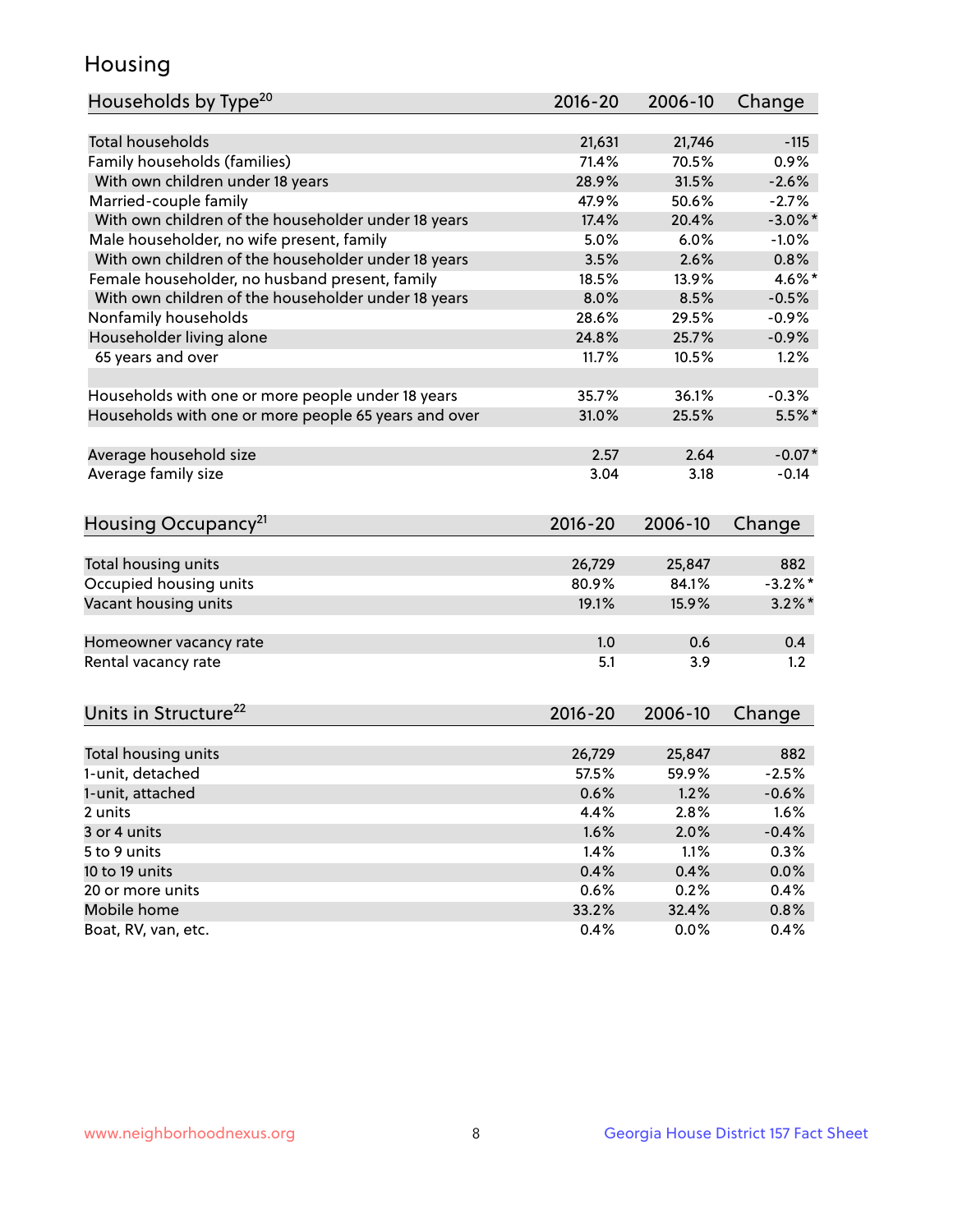## Housing, Continued...

| Year Structure Built <sup>23</sup>             | 2016-20     | 2006-10 | Change     |
|------------------------------------------------|-------------|---------|------------|
| Total housing units                            | 26,729      | 25,847  | 882        |
| Built 2014 or later                            | 1.5%        | (X)     | (X)        |
| Built 2010 to 2013                             | 1.9%        | (X)     | (X)        |
| Built 2000 to 2009                             | 14.3%       | 10.5%   | $3.8\%$ *  |
|                                                | 25.1%       | 23.4%   |            |
| Built 1990 to 1999                             |             |         | 1.6%       |
| Built 1980 to 1989                             | 14.7%       | 18.5%   | $-3.8\%$ * |
| Built 1970 to 1979                             | 16.7%       | 14.6%   | 2.1%       |
| Built 1960 to 1969                             | 9.6%        | 10.9%   | $-1.3%$    |
| Built 1950 to 1959                             | 6.6%        | 9.4%    | $-2.9\%$ * |
| Built 1940 to 1949                             | 5.2%        | 4.6%    | 0.6%       |
| Built 1939 or earlier                          | 4.4%        | 8.0%    | $-3.6\%$ * |
| Housing Tenure <sup>24</sup>                   | $2016 - 20$ | 2006-10 | Change     |
| Occupied housing units                         | 21,631      | 21,746  | $-115$     |
| Owner-occupied                                 | 66.3%       | 69.6%   | $-3.3\%$ * |
| Renter-occupied                                | 33.7%       | 30.4%   | $3.3\%$ *  |
| Average household size of owner-occupied unit  | 2.68        | 2.59    | $0.08*$    |
| Average household size of renter-occupied unit | 2.36        | 2.75    | $-0.39*$   |
| Residence 1 Year Ago <sup>25</sup>             | $2016 - 20$ | 2006-10 | Change     |
| Population 1 year and over                     | 62,265      | 59,896  | 2,369      |
| Same house                                     | 85.0%       | 83.6%   | 1.5%       |
| Different house in the U.S.                    | 14.9%       | 16.1%   | $-1.2%$    |
| Same county                                    | 5.3%        | 7.3%    | $-2.0\%$ * |
| Different county                               | 9.7%        | 8.8%    | 0.8%       |
| Same state                                     | 8.4%        | 7.2%    | 1.2%       |
| Different state                                | 1.3%        | 1.7%    | $-0.4%$    |
| Abroad                                         | 0.0%        | 0.3%    | $-0.3%$    |
|                                                |             |         |            |
| Value of Housing Unit <sup>26</sup>            | $2016 - 20$ | 2006-10 | Change     |
| Owner-occupied units                           | 14,331      | 15,134  | $-802$     |
| Less than \$50,000                             | 27.9%       | 33.1%   | $-5.2%$    |
| \$50,000 to \$99,999                           | 27.2%       | 26.3%   | 0.9%       |
| \$100,000 to \$149,999                         | 16.2%       | 20.4%   | $-4.2%$ *  |
| \$150,000 to \$199,999                         | 12.4%       | 10.5%   | 1.8%       |
| \$200,000 to \$299,999                         | 11.5%       | 5.1%    | $6.3\%$ *  |
| \$300,000 to \$499,999                         | 3.6%        | 2.7%    | 0.9%       |
| \$500,000 to \$999,999                         | 0.5%        | 1.5%    | $-0.9%$    |
| \$1,000,000 or more                            | 0.7%        | 0.3%    | 0.4%       |
| Median (dollars)                               | 89,877      | 81,723  | $8,155*$   |
| Mortgage Status <sup>27</sup>                  | $2016 - 20$ | 2006-10 | Change     |
|                                                |             |         |            |
| Owner-occupied units                           | 14,331      | 15,134  | $-802$     |
| Housing units with a mortgage                  | 43.9%       | 50.3%   | $-6.5%$ *  |
| Housing units without a mortgage               | 56.1%       | 49.7%   | $6.5%$ *   |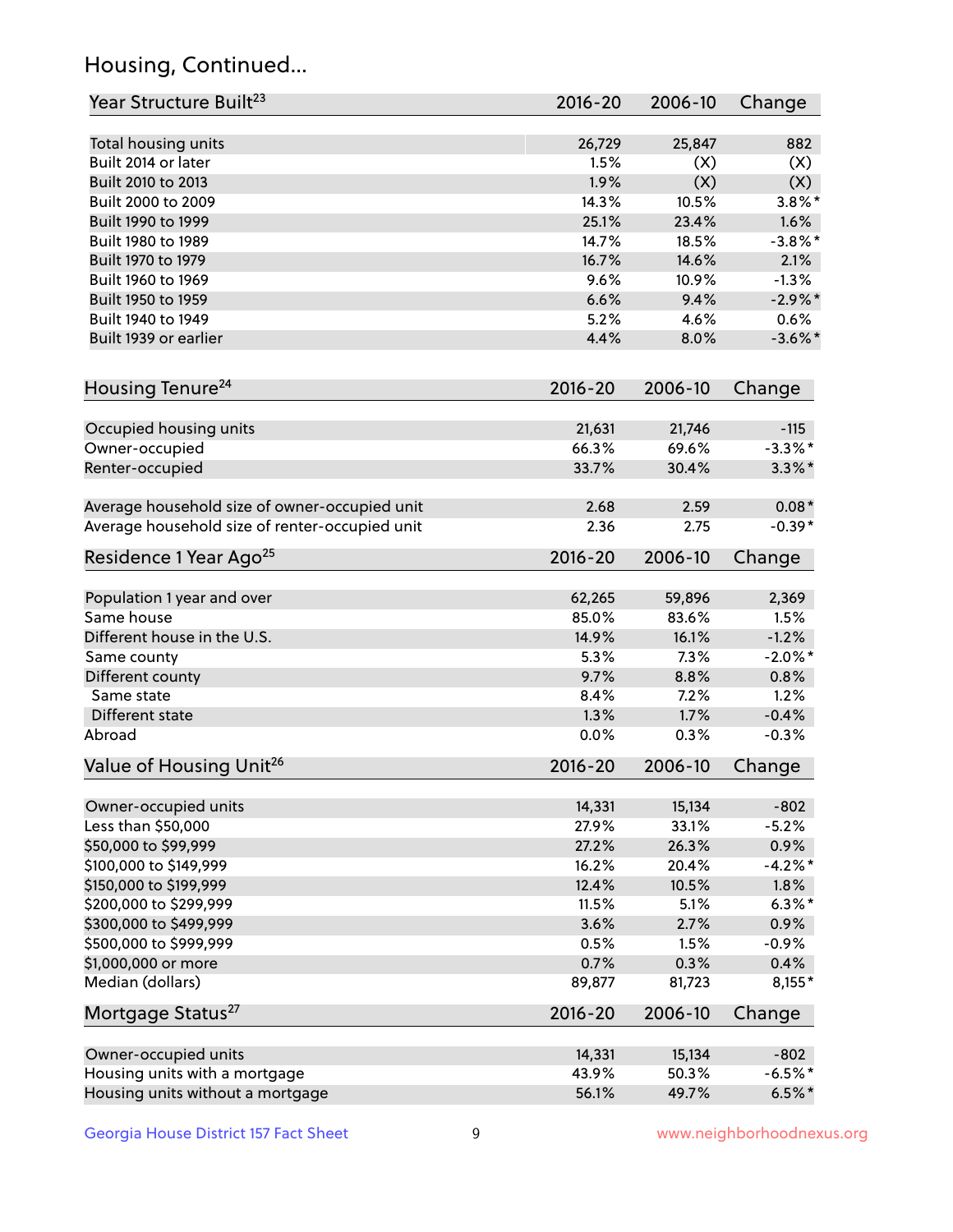## Housing, Continued...

| Selected Monthly Owner Costs <sup>28</sup>                                            | $2016 - 20$ | 2006-10 | Change     |
|---------------------------------------------------------------------------------------|-------------|---------|------------|
| Housing units with a mortgage                                                         | 6,288       | 7,618   | $-1,330*$  |
| Less than \$300                                                                       | 0.2%        | 1.1%    | $-0.9%$    |
| \$300 to \$499                                                                        | 3.4%        | 11.3%   | $-7.8\%$ * |
| \$500 to \$999                                                                        | 49.7%       | 55.5%   | $-5.8%$    |
| \$1,000 to \$1,499                                                                    | 31.5%       | 20.0%   | $11.5\%$ * |
| \$1,500 to \$1,999                                                                    | 11.5%       | 7.7%    | 3.8%       |
| \$2,000 to \$2,999                                                                    | 2.8%        | 3.7%    | $-0.8%$    |
| \$3,000 or more                                                                       | 0.7%        | 0.7%    | $-0.0%$    |
| Median (dollars)                                                                      | 971         | 817     | $154*$     |
| Housing units without a mortgage                                                      | 8,043       | 7,516   | 528        |
| Less than \$150                                                                       | 2.1%        | 6.9%    | $-4.8%$    |
| \$150 to \$249                                                                        | 20.4%       | 26.4%   | $-6.0\%$ * |
| \$250 to \$349                                                                        | 24.9%       | 30.8%   | $-6.0\%$ * |
| \$350 to \$499                                                                        | 32.6%       | 20.9%   | $11.7\%$ * |
| \$500 to \$699                                                                        | 13.9%       | 11.5%   | 2.4%       |
| \$700 or more                                                                         | 6.2%        | 3.5%    | 2.7%       |
| Median (dollars)                                                                      | 360         | 299     | $61*$      |
| Selected Monthly Owner Costs as a Percentage of<br>Household Income <sup>29</sup>     | $2016 - 20$ | 2006-10 | Change     |
| Housing units with a mortgage (excluding units where<br>SMOCAPI cannot be computed)   | 6,283       | 7,589   | $-1,306*$  |
| Less than 20.0 percent                                                                | 55.0%       | 45.9%   | $9.0\%$ *  |
| 20.0 to 24.9 percent                                                                  | 14.6%       | 14.4%   | 0.2%       |
| 25.0 to 29.9 percent                                                                  | 8.5%        | 8.8%    | $-0.3%$    |
| 30.0 to 34.9 percent                                                                  | 7.1%        | 8.0%    | $-1.0%$    |
| 35.0 percent or more                                                                  | 14.9%       | 22.8%   | $-7.9%$ *  |
| Not computed                                                                          | 5           | 29      | $-24$      |
| Housing unit without a mortgage (excluding units where<br>SMOCAPI cannot be computed) | 7,825       | 7,411   | 414        |
| Less than 10.0 percent                                                                | 45.2%       | 49.3%   | $-4.0%$    |
| 10.0 to 14.9 percent                                                                  | 19.7%       | 18.4%   | 1.3%       |
| 15.0 to 19.9 percent                                                                  | 10.4%       | 7.9%    | 2.4%       |
| 20.0 to 24.9 percent                                                                  | 5.5%        | 7.6%    | $-2.1%$    |
| 25.0 to 29.9 percent                                                                  | 5.1%        | 5.7%    | $-0.6%$    |
| 30.0 to 34.9 percent                                                                  | 3.3%        | 2.0%    | 1.3%       |
| 35.0 percent or more                                                                  | 10.8%       | 9.1%    | 1.7%       |
| Not computed                                                                          | 218         | 105     | 113        |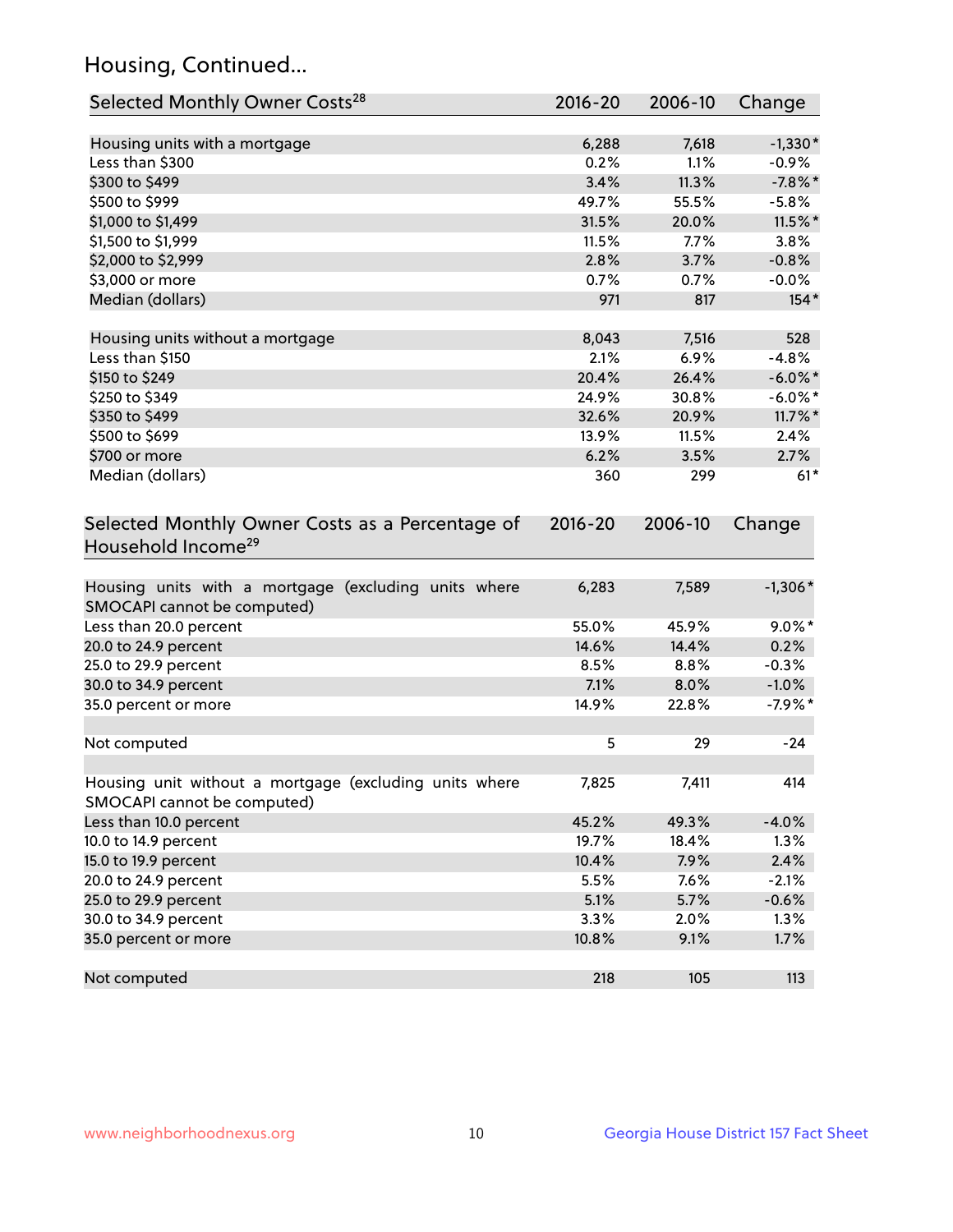### Housing, Continued...

| Gross Rent <sup>30</sup>                                     | 2016-20     | 2006-10 | Change      |
|--------------------------------------------------------------|-------------|---------|-------------|
|                                                              |             |         |             |
| Occupied units paying rent                                   | 5,825       | 5,399   | 426         |
| Less than \$200                                              | 3.0%        | 4.2%    | $-1.2%$     |
| \$200 to \$499                                               | 31.5%       | 55.7%   | $-24.2\%$ * |
| \$500 to \$749                                               | 40.8%       | 30.8%   | 10.0%       |
| \$750 to \$999                                               | 15.4%       | 7.8%    | 7.6%        |
| \$1,000 to \$1,499                                           | 8.4%        | $1.3\%$ | 7.1%        |
| \$1,500 to \$1,999                                           | $1.0\%$     | 0.3%    | 0.8%        |
| \$2,000 or more                                              | 0.0%        | 0.0%    | $0.0\%$     |
| Median (dollars)                                             | 577         | 456     | $121*$      |
|                                                              |             |         |             |
| No rent paid                                                 | 1,475       | 1,213   | 261         |
|                                                              |             |         |             |
| Gross Rent as a Percentage of Household Income <sup>31</sup> | $2016 - 20$ | 2006-10 | Change      |

| Occupied units paying rent (excluding units where GRAPI<br>cannot be computed) | 5,706 | 5,319   | 387     |
|--------------------------------------------------------------------------------|-------|---------|---------|
| Less than 15.0 percent                                                         | 25.9% | 28.1%   | $-2.2%$ |
| 15.0 to 19.9 percent                                                           | 12.6% | 17.0%   | $-4.4%$ |
| 20.0 to 24.9 percent                                                           | 13.8% | $8.6\%$ | 5.2%    |
| 25.0 to 29.9 percent                                                           | 10.8% | 11.2%   | $-0.4%$ |
| 30.0 to 34.9 percent                                                           | 4.9%  | $9.0\%$ | $-4.1%$ |
| 35.0 percent or more                                                           | 31.9% | 26.1%   | 5.8%    |
|                                                                                |       |         |         |
| Not computed                                                                   | 1,594 | 1,293   | 301     |
|                                                                                |       |         |         |

### Transportation

| Commuting to Work <sup>32</sup>           | 2016-20 | 2006-10 | Change     |
|-------------------------------------------|---------|---------|------------|
|                                           |         |         |            |
| Workers 16 years and over                 | 22,282  | 23,723  | $-1,441$   |
| Car, truck, or van - drove alone          | 82.2%   | 73.6%   | $8.6\%$ *  |
| Car, truck, or van - carpooled            | 8.4%    | 11.8%   | $-3.4\%$ * |
| Public transportation (excluding taxicab) | 0.1%    | 0.1%    | 0.0%       |
| Walked                                    | 1.3%    | 1.0%    | 0.4%       |
| Other means                               | 5.0%    | 10.5%   | $-5.5%$ *  |
| Worked at home                            | 3.0%    | 3.0%    | 0.0%       |
|                                           |         |         |            |
| Mean travel time to work (minutes)        | 24.9    | 23.3    | $1.7*$     |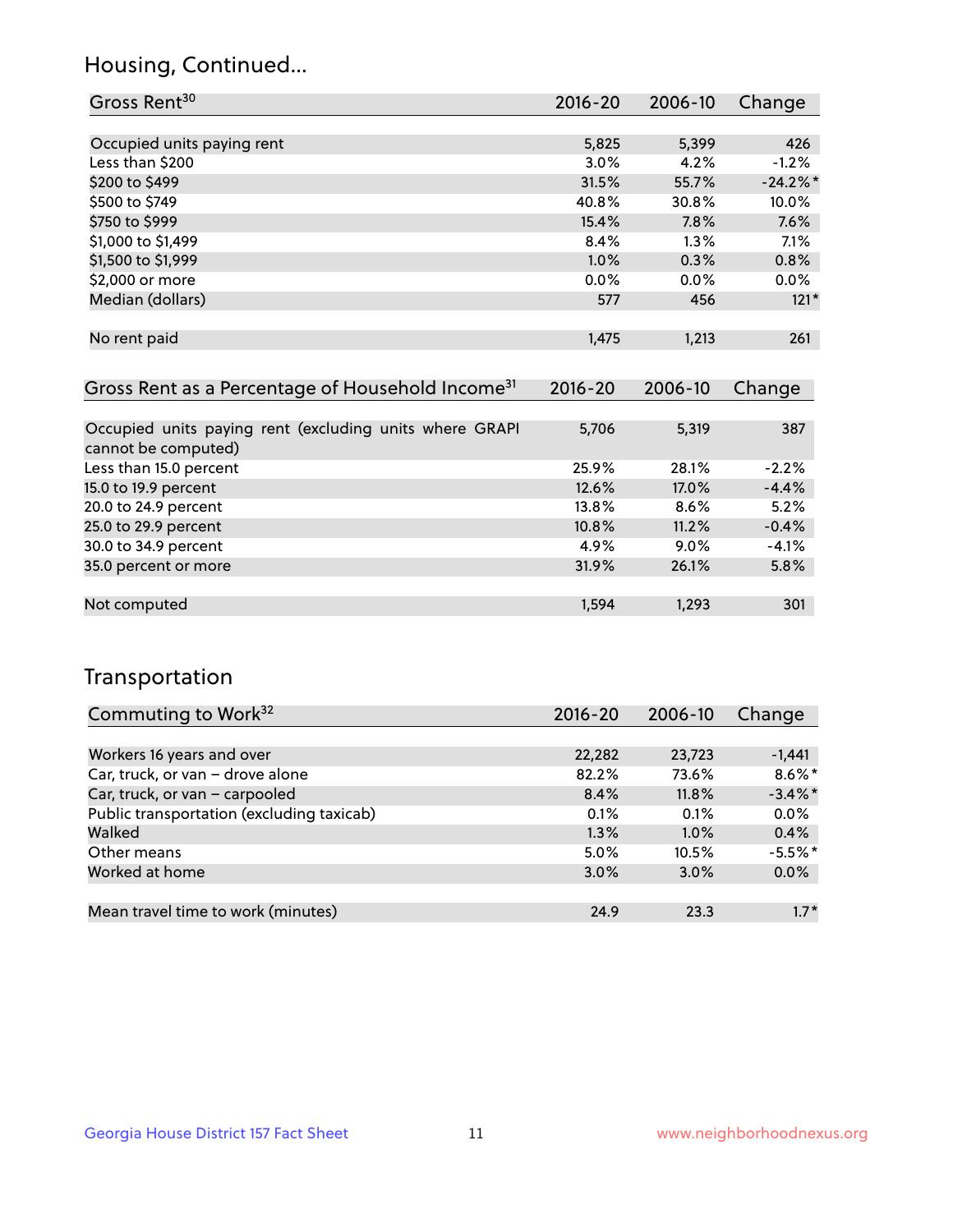## Transportation, Continued...

| Vehicles Available <sup>33</sup> | $2016 - 20$ | 2006-10 | Change     |
|----------------------------------|-------------|---------|------------|
|                                  |             |         |            |
| Occupied housing units           | 21,631      | 21.746  | $-115$     |
| No vehicles available            | 7.5%        | 7.4%    | 0.1%       |
| 1 vehicle available              | 34.7%       | 32.5%   | 2.2%       |
| 2 vehicles available             | 34.0%       | 40.1%   | $-6.0\%$ * |
| 3 or more vehicles available     | 23.7%       | 20.0%   | 3.7%       |

#### Health

| Health Insurance coverage <sup>34</sup>                 | 2016-20 |
|---------------------------------------------------------|---------|
|                                                         |         |
| Civilian Noninstitutionalized Population                | 55,648  |
| With health insurance coverage                          | 83.8%   |
| With private health insurance coverage                  | 54.4%   |
| With public health coverage                             | 41.6%   |
| No health insurance coverage                            | 16.2%   |
| Civilian Noninstitutionalized Population Under 19 years | 15,673  |
| No health insurance coverage                            | 6.4%    |
| Civilian Noninstitutionalized Population 19 to 64 years | 30,891  |
| In labor force:                                         | 22,277  |
| Employed:                                               | 21,082  |
| With health insurance coverage                          | 76.5%   |
| With private health insurance coverage                  | 71.5%   |
| With public coverage                                    | 7.9%    |
| No health insurance coverage                            | 23.5%   |
| Unemployed:                                             | 1,195   |
| With health insurance coverage                          | 36.1%   |
| With private health insurance coverage                  | 17.2%   |
| With public coverage                                    | 20.8%   |
| No health insurance coverage                            | 63.9%   |
| Not in labor force:                                     | 8,614   |
| With health insurance coverage                          | 73.1%   |
| With private health insurance coverage                  | 37.3%   |
| With public coverage                                    | 44.2%   |
| No health insurance coverage                            | 26.9%   |